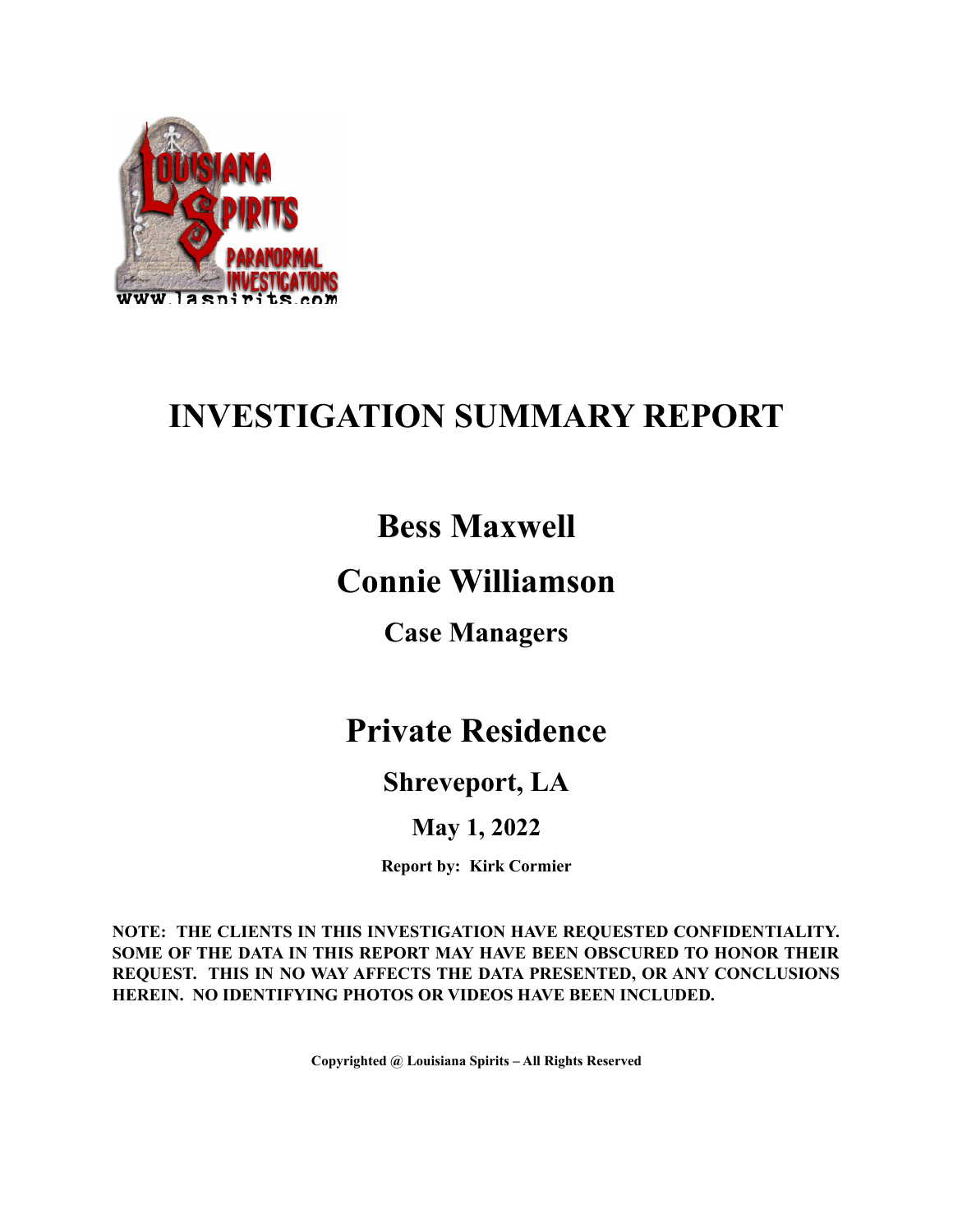## **Location and Experiences**

The location is a rental two-story townhouse located in an upscale area of south Shreveport. The current resident (client) has been experiencing unusual occurrences in the home which involving flickering lights, the stove turning on, and unusual behavior of her pets. The overall feel of the residence has changed lately indicating to the client that paranormal activity is increasing. The client was in the process of moving and will be leaving this residence soon.

### **INVESTIGATION**

**Date of Investigation**: May 1, 2022

**Participants**: Bess Maxwell, Connie Williamson,

Kirk Cormier

**Equipment**: Digital Recorders, Spirit Box, Full Spectrum

GoPro Cameras

**Personal Experiences**: There were no reported personal

experiences

**Investigation**: The investigation began after the client vacated the residence at around 2:30 pm. Full spectrum GoPro cameras were set up the downstairs master bedroom and upstairs bathroom. EVP and Spirit Box sessions were carried out by all three investigators in the master bedroom and upstairs room where furniture was stored. EMF readings in the residence were generally unremarkable and normally seen background levels. The investigation ended at approximately 5:00 pm.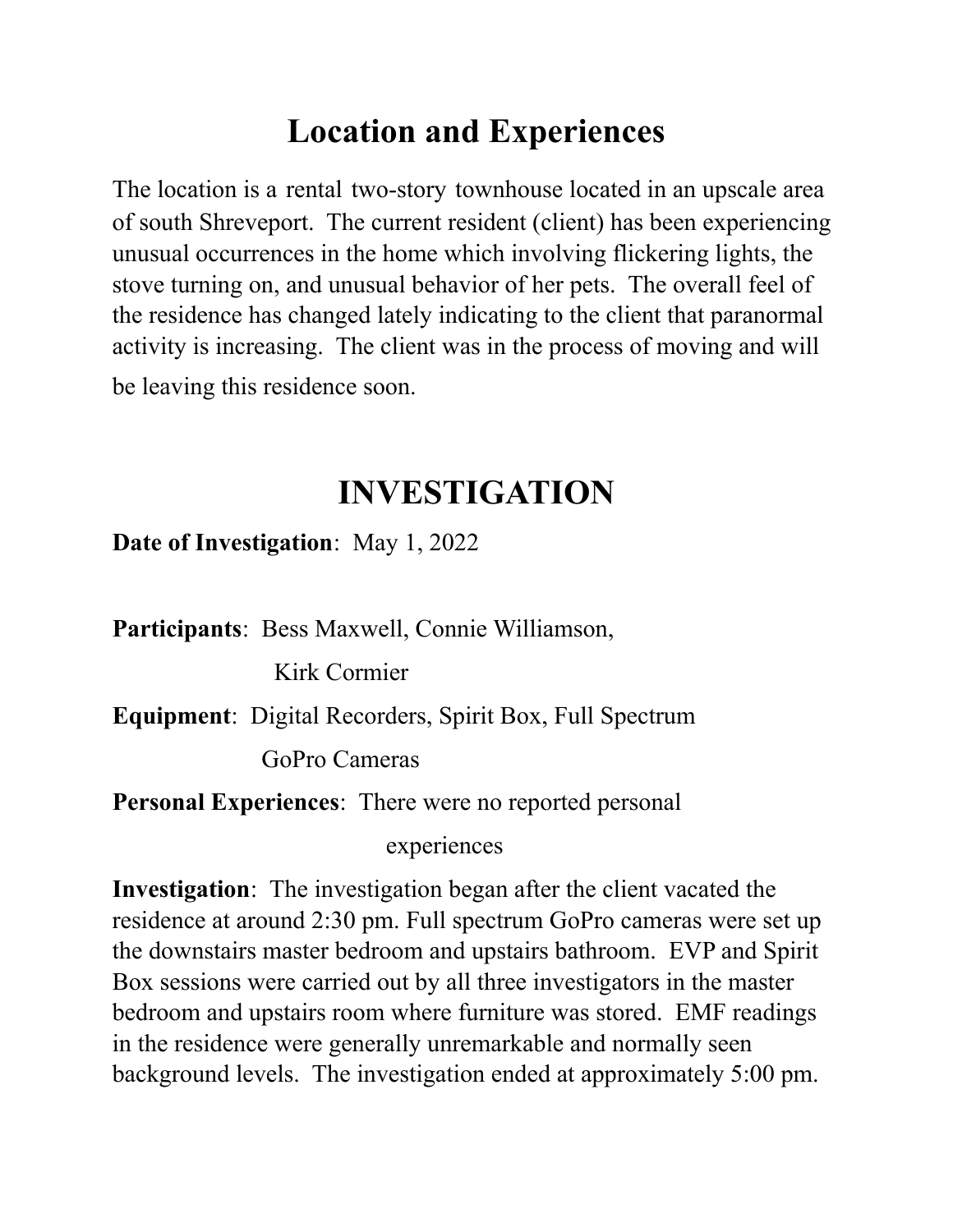Upon our exit, a medium and two other persons performed a clearing of the residence.

#### **Model P-SB7 Spirit Box:**

Downstairs bedroom: Question – Why are you here? Response – *I'm with Macy*

Downstairs bedroom: Question – Who is the man sitting on

the couch?

Response *– I'm here*

Upstairs room with couch: Investigator – Turn on the light. Response – *Off*

Upstairs room with couch: Investigator - Just before Kirk speaks.